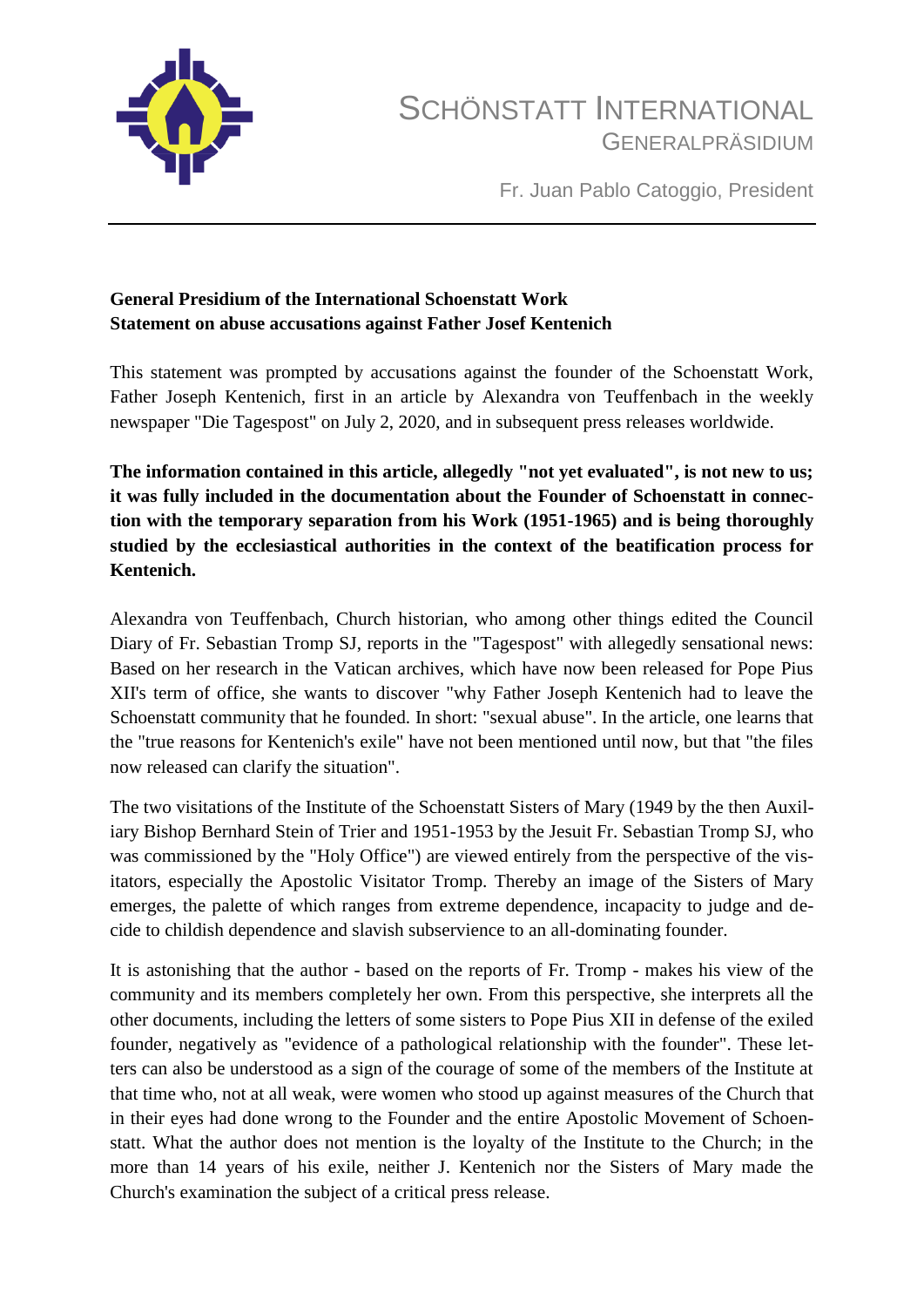It is also astonishing that Tromp is honored as an understander and liberator of women, as a defender of freedom of expression and conscience, because he listened to certain (few) critical voices (which was part of his task) and believed them - usually without open consultation with the founder himself. The members of the Institute, whom Tromp received for conversations during his visitation, did not experience him as a liberator, but suffered from his repressive questioning style, his outbursts of temperament (also known elsewhere) and attempts at intimidation, the threat and imposition of ecclesiastical punishments and the extremely negative judgement of the founder and the community.

That the sisters "were (forced) to confess to the founder" can be refuted by other testimonies. In addition, J. Kentenich was at that time almost continuously on journeys abroad - not least in order to make the leaders of his communities independent. It remains a mystery how the compulsion to confess should take effect during such a prolonged absence.

The most massive accusation is that Fr. Kentenich abused his founding authority as "Father" towards the Sisters and demanded sexual services from them.

Here the statements become very broad. First of all there is talk about "a" Sister who "resisted" (against what?). Then a few paragraphs further down "six to eight others who also wrote" (what?). Finally, at some point in the text, there is the assertion that "the sexual abuse, which was initially denied, was later explained with the statement that Kentenich had only wanted to resolve the sisters' sexual tensions through the 'method of depth psychology'.

Such vague statements, coupled with the researched allegation of sexual abuse, do not testify to a critical examination of the files. Blanket assertions with evaluative adjectives merely play on the keyboard of the current abuse debate without knowing and communicating "the whole story".

That there were accusations from the ranks of the Sisters of Mary is not new to us. Fr. Kentenich himself gave a detailed account of his actions to his superior after an accusation became known. In this context, however, there was no mention of sexual abuse, neither literally nor in content. Also in the Roman proceedings of the separation of Fr. Kentenich from his foundation, the charge of sexual abuse was not brought. The author of the article argues: "The Roman Congregation did not expose the sisters and did not use the report of the sister in the justifications" (for the exile). This interpretation seems to be laborious. It is probably meant to nevertheless somehow justify the thesis of sexual abuse. Moreover, the "Holy Office" was, as is well known at that time, not exactly reserved when accusations of abuse were made. Ms. von Teuffenbach does not explain why the "Office" spared Fr. Kentenich or its foundation. On the contrary, it was repeatedly stated: The separation of Fr. Kentenich from his work is not a punitive measure, but an administrative order, i.e. a prudent measure taken through administrative channels.

**We firmly reject the accusation that Joseph Kentenich was guilty of sexual abuse of members of the Institute of the Schoenstatt Sisters of Mary. His behavior toward other persons - especially women - was always marked by a pronounced reverence and esteem, as well as by the principle of physical intactness, which he also impressed upon his communities.**